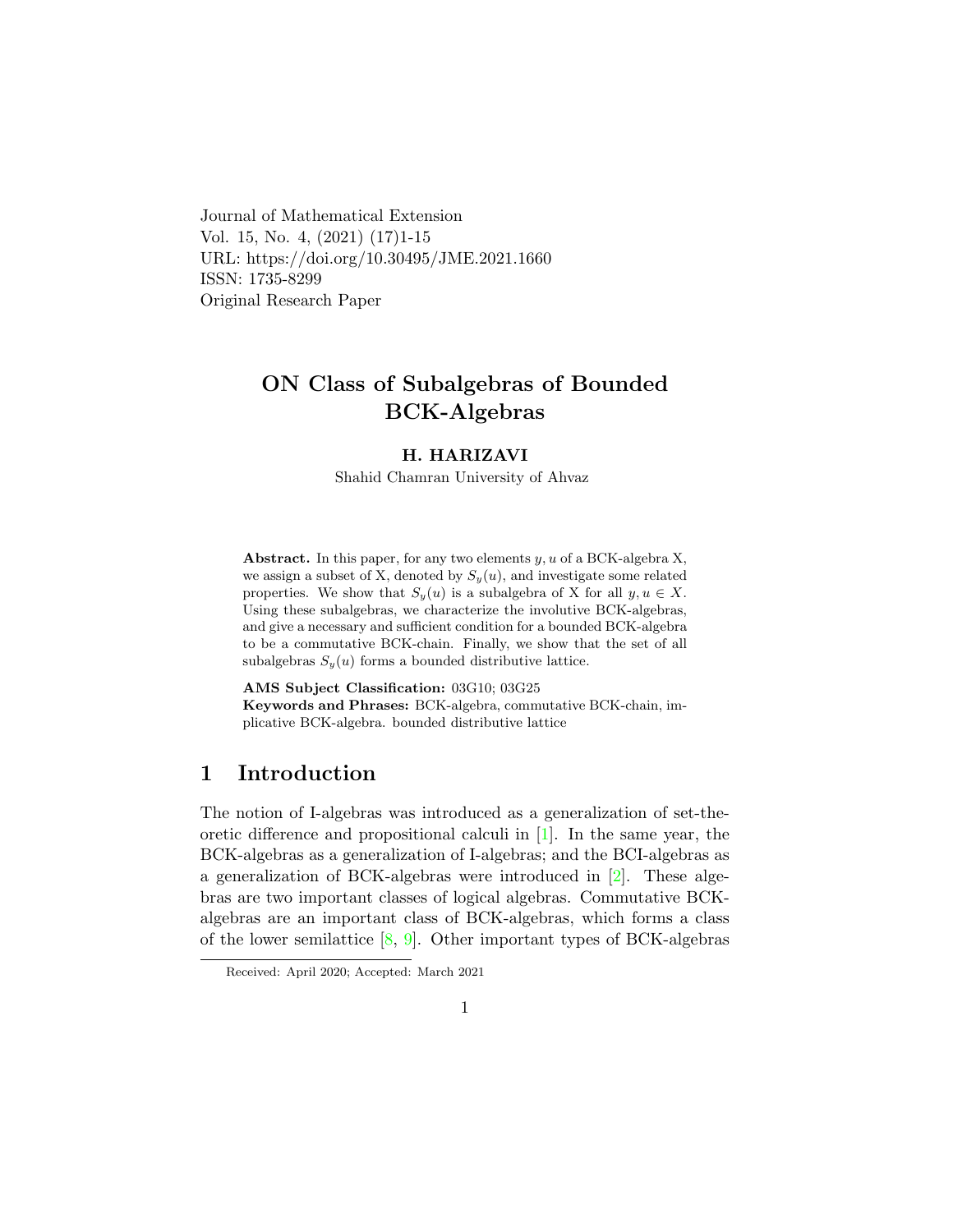are implicative and positive implicative which introduced by K. Iseki (1975). It is proved that a BCK-algebra is implicative and if and only if it is commutative and positive implicative. The concept of an ideal in a BCK-algebra was introduced in [\[5,](#page-14-2) [4\]](#page-13-2). One important type of ideals is commutative, which has a close relationship with commutative BCKalgebras, in the sense that a BCK-algebra X is commutative if and only if every ideal of X is commutative  $[6]$ .

It is well known that every initial set of a BCK-algebra is a subalgebra. But a subalgebra is not necessarily an initial set. In this paper, we introduce and study a new kind of subalgebras different from the initial sets. For this purpose, we assign a subset of X, denoted by  $S_y(u)$ , for any two elements  $y, u$  of a BCK-algebra X and investigate some related properties. We show that  $S_y(u)$  is a subalgebra of X for all  $y, u \in X$ . Also, in a commutative BCK-algebra, we give a necessary and sufficient condition for  $S_y(u)$  to be an ideal. Moreover, we prove that a bounded BCK-algebra X is a commutative BCK-chain if and only if every  $S_{\nu}(u)$ is an initial set of  $X$ . We show that the set of all such subsets forms a bounded distributive lattice. Finally, assuming  $L(y, X)$  denote the set of all  $S_y(u)$  where  $u \in X$ , we prove that  $S_y(u)$  is the least element of  $L(y,X)$  with property  $A(u) \subseteq S_u(u)$ .

# 2 Preliminaries

In this section, we review some definitions and known results, which will be used in this paper. The reader is referred to [\[10,](#page-14-4) [7\]](#page-14-5) for more details.

**Definition 2.1.** By a BCK-algebra we mean an algebra  $(X;*,0)$  of type  $(2,0)$  satisfying the following axioms: for all  $x, y, z \in X$ , BCK-1:  $((x * y) * (x * z)) * (z * y) = 0,$ BCK-2 :  $(x * (x * y)) * y = 0$ , BCK-3 :  $x * x = 0$ , BCK-4 :  $x * y = 0$  and  $y * x = 0$  imply  $x = y$ , BCK-5 :  $0 * x = 0$ .

For brevity, we often write X instead of  $(X;*,0)$  for a BCK-algebra. In any BCK-algebra X, one can define a partial order  $\leq$  by putting  $x \leq y$ if and only if  $x * y = 0$ .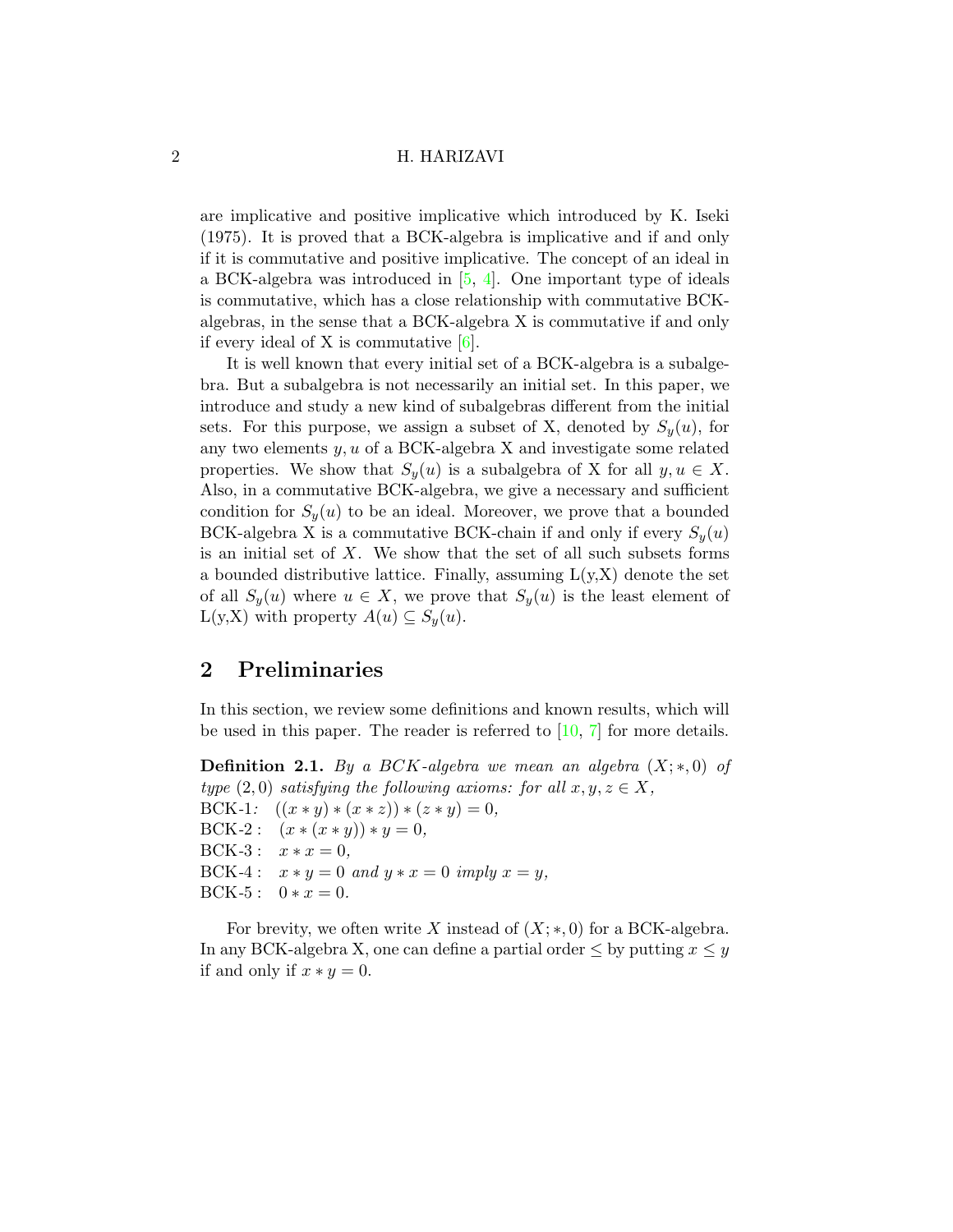In any BCK-algebra  $X$ , the followings hold:

- $(a_1)$   $x * 0 = x,$
- $(a_2)$   $x * y \leq x$ ,
- $(a_3)$   $(x * y) * z = (x * z) * y,$
- $(a_4)$   $x \leq y$  implies  $x * z \leq y * z$  and  $z * y \leq z * x$ ,
- $(a_5)$   $(x * z) * (y * z) \leq x * y$ ,
- $(a_6)$   $x * (x * (x * y)) = x * y$ ,
- $(a_7)$   $x * (x * y) \leq y$ ,
- $(a_8)$   $x * y \leq z \Leftrightarrow x * z \leq y,$
- for any  $x, y, z \in X$ .

A subset A of a BCK-algebra X is called:

(i) subalgebra of X if it is closed under  $\ast$ , multiplication of X, i.e.,  $x * y \in A$  for all  $x, y \in A$ ;

(ii) ideal of X if it satisfies (i)  $0 \in A$  and (ii)  $x, y * x \in A$  imply  $y \in A$ for all  $x, y \in X$ .

A BCK-algebra X is called:

(i) chain if  $x \leq y$  or  $y \leq x$  for all  $x, y \in X$ ;

(ii) bounded if it has the greatest element (denoted by 1). For any  $x \in X$ , we denote  $1 * x$  by  $Nx$ ;

(iii) commutative if it satisfies the condition:  $x * (x * y) = y * (y * x)$  for all  $x \in X$ . In this case,  $x * (x * y)$  (and  $y * (y * x)$ ) is the greatest lower bound of x and y with respect to BCK-order  $\leq$ , and we denote it by  $x \wedge y$ ;

(iv) positive implicative if it satisfies the condition:  $(x * y) * z = (x * z) *$  $(y * z);$ 

(v) implicative if it satisfies the condition:  $x*(y*x) = x$  for all  $x, y \in X$ .

Let X be a commutative BCK-algebra and  $A \subseteq X$ . Then the set

$$
Ann(A) := \{ x \in X | x \wedge a = 0 \text{ for all } a \in A \}
$$

is called the annihilator of A.

Note that in a bounded BCK-algebra the property  $NNx=x$  is not true in general. An element  $x \in X$  is called involution if it satisfies  $NNx=x$ , and a bounded BCK-algebra X is called involutive if every element  $x \in X$  is involutive.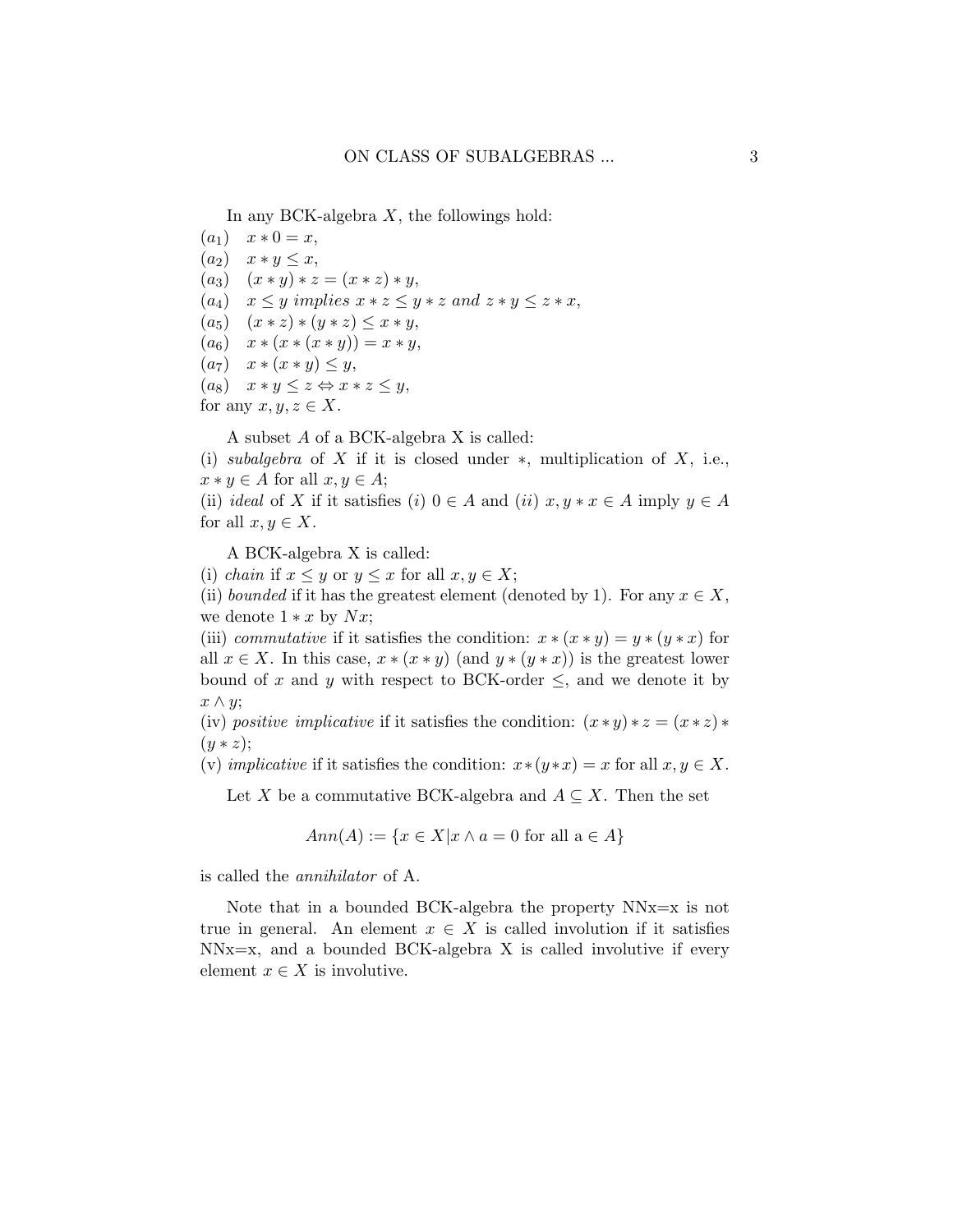<span id="page-3-1"></span>**Theorem 2.2.** [\[10\]](#page-14-4) Let X be a BCK-algebra. Then

(i) X is commutative if and only if  $x * (x * y) \leq y * (y * x)$  for all  $x, y \in X$ ;

(ii) X is positive implicative if and only if  $(x * y) * y = x * y$  for any  $x, y \in X;$ 

 $(iii)$  X is implicative if and only if it is commutative and positive implicative.

A partial ordered set  $P$  is said to be *lattice* if for any two elements  $x, y \in P$  there exist the greatest lower bound of  $x, y$  (denoted by  $x \wedge y$ ) and the least upper bound of x, y (denoted by  $x \vee y$ ).

A BCK-algebra X is called a BCK-lattice if it with respect to its BCK-ordering forms a lattice.

**Theorem 2.3.** [\[7\]](#page-14-5) In any bounded commutative BCK-algebra X, the followings hold: for all  $x, y \in X$ ,

 $(b_1)$   $NNx = x$ ,  $(b_2)$   $Nx*Ny=y*x,$ (b<sub>3</sub>)  $Nx \vee Ny = N(x \wedge y)$  and  $Nx \wedge Ny = N(x \vee y)$ .

**Theorem 2.4.** [\[7\]](#page-14-5) Every bounded commutative BCK-algebra is a commutative BCK-lattice with  $x \wedge y = y * (y * x)$  and  $x \vee y = N(Nx \wedge Ny)$ .

<span id="page-3-0"></span>**Theorem 2.5.** [\[10\]](#page-14-4) Let X be a commutative BCK-lattice. Then the following identities hold: for any  $x, y, z \in X$ ,  $(c_1)$   $x * (y \vee z) = (x * y) \wedge (x * z),$ 

(c<sub>2</sub>)  $x * (y \wedge z) = (x * y) \vee (x * z),$ (c<sub>3</sub>)  $(x \vee y) * z = (x * z) \vee (y * z).$ 

# 3 On Class of Subalgebras of BCK-algebras

In this section, we introduce the special subsets of bounded BCK-algebras and investigate some related properties.

**Definition 3.1.** For any two elements  $y, u$  of a bounded BCK-algebra X, we denote

$$
S_y(u) := \{ x \in X \mid (NNy) * u \le y * x \}.
$$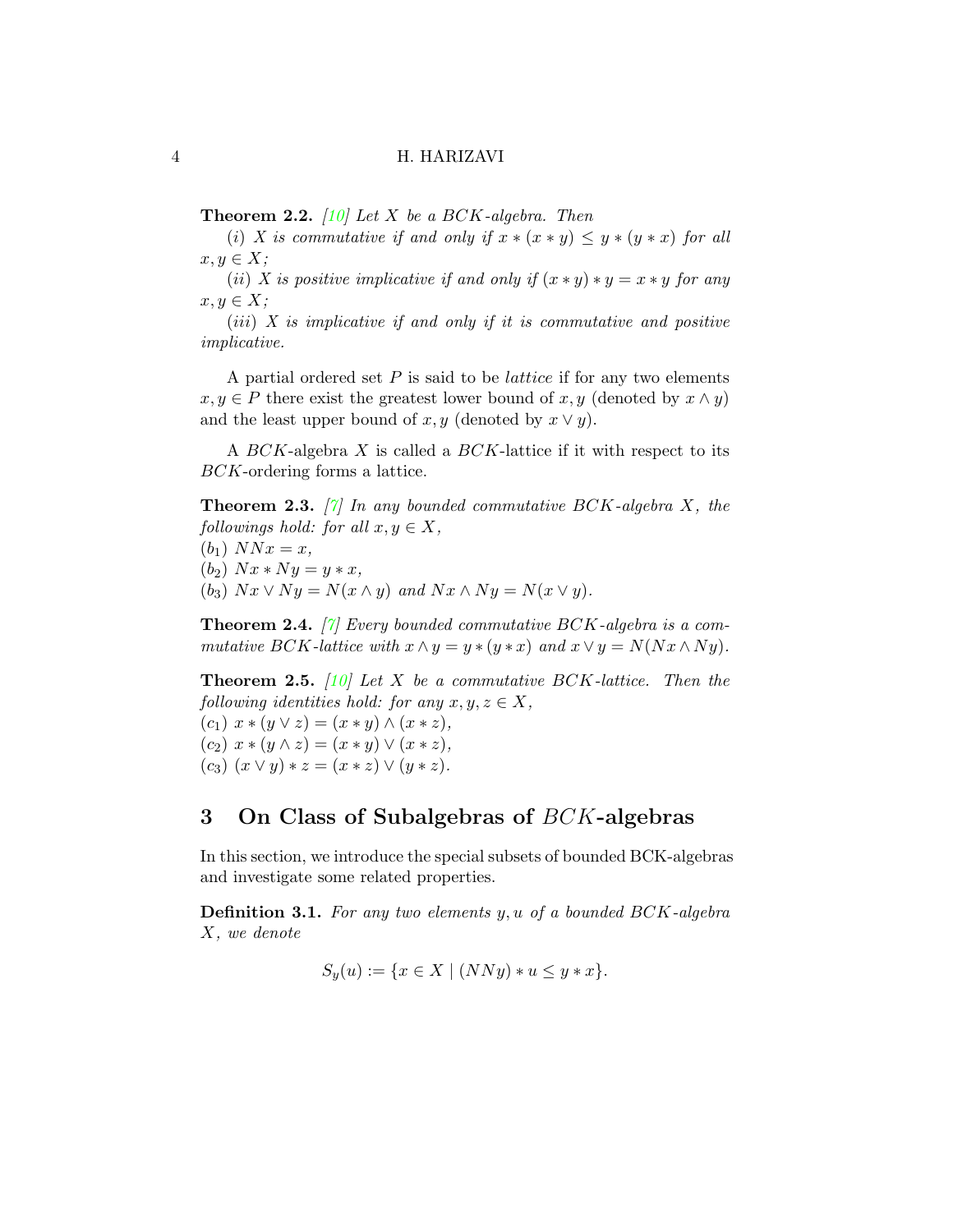By  $(a_7)$ ,  $0 \in S_y(u)$  for any  $y, u \in X$ .

The following proposition shows that  $S_y(u)$  is a generalization of the annihilator.

**Proposition 3.2.** If  $X$  is a bounded commutative BCK-algebra, then for all  $y \in X$ ,  $S_y(0) = Ann(y)$ .

**Proof.** Observe that:  $x \in S_y(0) \Leftrightarrow NNy \leq y * x \Leftrightarrow y \leq y * x \Leftrightarrow y * x =$  $y \Leftrightarrow y * (y * x) = 0 \Leftrightarrow x \wedge y = 0 \Leftrightarrow x \in Ann(y).$ 

<span id="page-4-0"></span>**Proposition 3.3.** Let  $X$  be a bounded  $BCK$ -algebra. Then the followings hold, for any  $y, u \in X$ 

(*i*)  $0 \in S_y(u)$ .

- (ii) If  $y \leq u$ , then  $S_y(u) = X$ .
- (iii) If in addition X is involutive, then  $S_y(u) = X$  implies  $y \leq u$ .

**Proof.**(i) Let  $y, u \in X$ . Then, using (a2) and (a<sub>7</sub>), we get  $NNy * u \leq$  $NNy \leq y = y * 0$ . This implies  $0 \in S_y(u)$ .

(ii) Let  $y \leq u$ . Then, by  $(a_4)$ ,  $NNy \leq NNu$ . But  $NNu \leq u$ . Hence  $NNy \le u$  and so  $(NNy)*u = 0 \le y*x$  for any  $x \in X$ . This implies  $X \subseteq S_y(u)$  and so  $S_y(u) = X$ .

(iii) Let  $S_y(u) = X$ . Then  $1 \in S_y(u)$  and so  $(NNy) * u \leq y * 1 = 0$ . Thus  $(NNy)*u=0$  and so, since X is involutive,  $y*u=0$ , that is,  $y \leq u$ .  $\Box$ 

The following example shows that the involutive condition in Proposition  $3.3$ (iii) is necessary.

**Example 3.4.** Let  $X = \{0, a, b, 1\}$ . Define the operation  $*$  on X by the following table:

$$
\begin{array}{c|cccc}\n* & 0 & a & b & 1 \\
\hline\n0 & 0 & 0 & 0 & 0 \\
a & a & 0 & 0 & 0 \\
b & b & a & 0 & 0 \\
1 & 1 & a & a & 0\n\end{array}
$$

Then X is a  $BCK$ -algebra, but it is not involutive because  $NNb =$  $1*(1*b) = a$ . Since  $NNb*a = 0$ , it follows that  $S_b(a) = X$ , but  $b \not\leq a$ .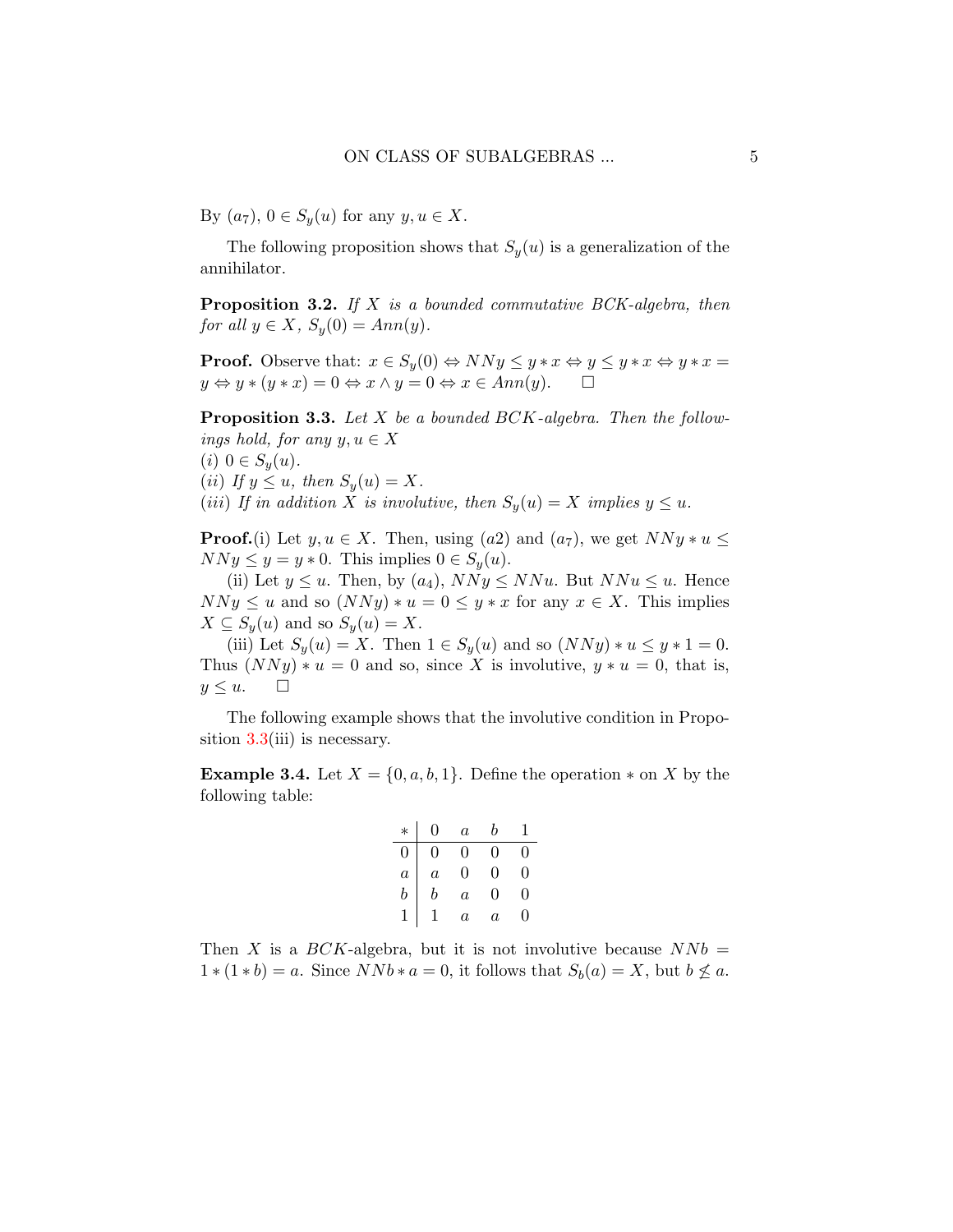<span id="page-5-0"></span>**Proposition 3.5.** Let  $X$  be a bounded  $BCK$ -algebra. Then the followings hold, for any  $y, u, v \in X$ 

(i) if  $u \leq v$ , then  $S_y(u) \subseteq S_y(v)$ .

(ii) if in addition X is commutative and  $u, v \leq y$ , then  $S_y(u) \subseteq S_y(v)$ implies  $u \leq v$ .

**Proof.** (i) Let  $u \leq v$ . Then  $(NNy)*v \leq (NNy)*u$ . Now, assume that  $x \in S_y(u)$ . Then  $(NNy)*u \leq y*x$  and so  $(NNy)*v \leq y*x$ . Hence  $x \in S_y(v)$ .

(ii) Let  $S_y(u) \subseteq S_y(v)$ . Then it follows from  $u \in S_y(u)$  that  $u \in S_y(v)$ and so  $NNy*v \leq y*u$ . But, since X is commutative, we have  $NNy = y$ . Thus  $y * v \leq y * u$  and so by  $(a_4)$ , we get  $y * (y * u) \leq y * (y * v)$ . Thus, using the commutatively of X, we obtain  $y \wedge u \leq y \wedge v$  and so from  $u, v \leq y$ , we conclude  $u \leq v$ .  $\Box$ 

The commutative property in Proposition [3.5](#page-5-0) is necessary as shown in the following example.

<span id="page-5-1"></span>**Example 3.6.** Let  $X = \{0, a, b, c, 1\}$ . Define the operation  $*$  on X by the following table:

$$
\begin{array}{c|cccc}\n* & 0 & a & b & c & 1 \\
\hline\n0 & 0 & 0 & 0 & 0 & 0 \\
a & a & 0 & a & 0 & 0 \\
b & b & b & 0 & 0 & 0 \\
c & c & c & c & 0 & 0 \\
1 & 1 & 1 & 1 & 1 & 0\n\end{array}
$$

Then  $(X;*,0)$  is a BCK-algebra, but it is not commutative because  $1 * (1 * a) = 0 \neq a = a * (a * 1)$ . By simple calculation, we have  $S_c(b) = \{0, a, b\} \subseteq X = S_c(a)$  but  $b \nleq a$ .

The relationship between  $S_y(u)$  and the initial set  $A(u)$  is introduced in the following.

<span id="page-5-2"></span>**Proposition 3.7.** Let X be a bounded BCK-algebra and  $y, u \in X$ . Then the followings hold:

(i)  $A(u) \subseteq S_u(u)$ , in which  $A(u) = \{x \in X \mid x \leq u\}.$ 

(ii)  $S_y(u) = A(z)$  if and only if z is the maximum of  $S_y(u)$ .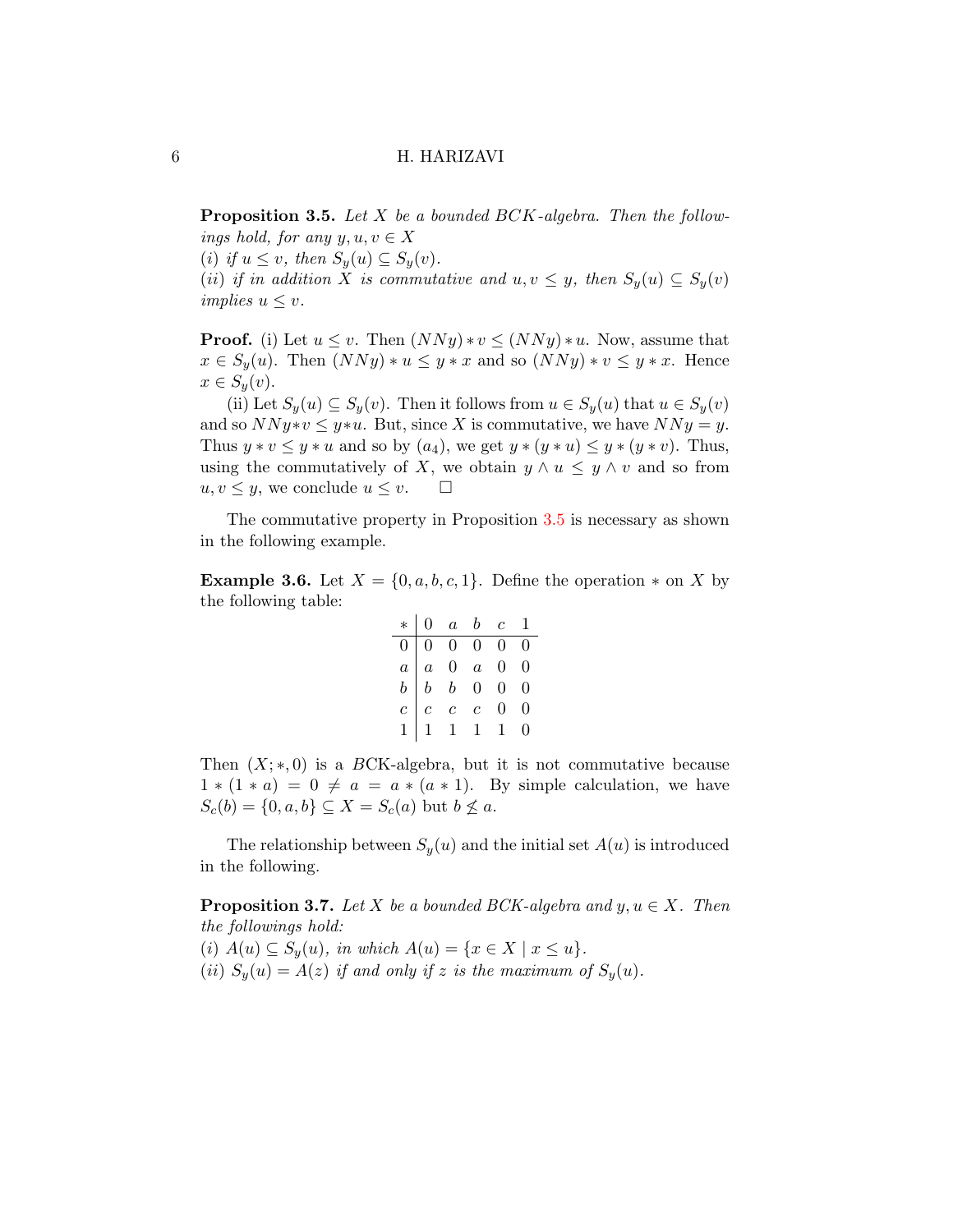**Proof.** (i) Let  $x \in A(u)$ . Then  $x \leq u$  and so  $(NNy)*u \leq (NNy)*x \leq$  $y * x$ . Therefore  $x \in S_y(u)$ .

(ii) If  $S_y(u) = A(z)$ , then clearly the result holds.

Conversely, assume that  $z \in S_y(u)$  is the maximum of  $S_y(u)$ . Then for all  $x \in S_y(u)$ ,  $x \leq z$ . From this follows that  $S_y(u) \subseteq A(z)$ . Now, let  $x \in A(z)$ . Then  $x \leq z$  and so  $y * z \leq y * x$ . On the other hand, from  $z \in S_u(u)$ , we have  $(NNy)*u \leq y*z$ . Thus  $(NNy)*u \leq y*x$  which yields  $x \in S_y(u)$ . Therefore  $A(z) \subseteq S_y(u)$  and so  $S_y(u) = A(z)$ .  $\Box$ 

Note that  $S_y(u)$  is not necessary to be contained in  $A(u)$ . Consider Example [3.6,](#page-5-1) routine calculations show that  $S_c(a) = X \nsubseteq \{0, a\} = A(a)$ .

<span id="page-6-1"></span>**Theorem 3.8.** Let X be a bounded BCK-algebra. Then  $S_y(u)$  is a subalgebra of X for any  $y, u \in X$ .

**Proof.** Obviously,  $0 \in S_y(u)$ . Let  $x, z \in S_y(u)$ . Then by  $(a_4)$ , it follows from  $x * z \leq x$  that

 $(NNy)*u \leq (NNy)*x \leq (NNy)*(x*z) \leq y*(x*z).$ 

This implies that  $x * z \in S_y(u)$ . Therefore  $S_y(u)$  is a subalgebra of X.  $\Box$ 

<span id="page-6-0"></span>**Proposition 3.9.** Let X be a bounded BCK-algebra. Then the followings hold: for all  $y, u, v \in X$ ,

(i)  $S_y(u * (u * v)) \subseteq S_y(u) \cap S_y(v)$ .

(ii) If in addition X is commutative, then  $S_y(u \wedge v) = S_y(u) \cap S_y(v)$ .

**Proof.** (i) The proof is straightforward by using  $(a_7)$  and Proposition  $3.5(i)$  $3.5(i)$ .

(ii) Since X is commutative,  $u \wedge v = u * (u * v)$ . Then by (i), we only need to prove that  $S_y(u) \cap S_y(v) \subseteq S_y(u \wedge v)$ . Let  $x \in S_y(u) \cap S_y(v)$ . From  $x \in S_u(u)$ , we get  $(NNy)*u \leq y*x$ . We note that, since X is commutative, we have  $NNy = y$ . Thus  $y * u \leq y * x$  and so  $y * (y * x) \leq$  $y * (y * u)$ , that is,  $x \wedge y \leq u \wedge y$ . Similarly, from  $x \in S_y(v)$ , we have  $x \wedge y \leq v \wedge y$ . Therefore  $x \wedge y \leq (u \wedge y) \wedge (v \wedge y) = y \wedge (u \wedge v)$ , that is,  $y * (y * x) \leq y * (y * (u \wedge v))$ . Thus, using  $(a_4)$ , we conclude  $y*(y*(u\wedge v))) \leq y*(y*(y*x))$  and so, by  $(a_6)$ , we get  $y*(u\wedge v) \leq y*x$ . From this follows that  $NNy*(u\wedge v) \leq y*x$  and so  $x \in S_y(u\wedge v)$ . Hence  $S_y(u) \cap S_y(v) \subseteq S_y(u \wedge v)$  and so the proof is completed.  $\Box$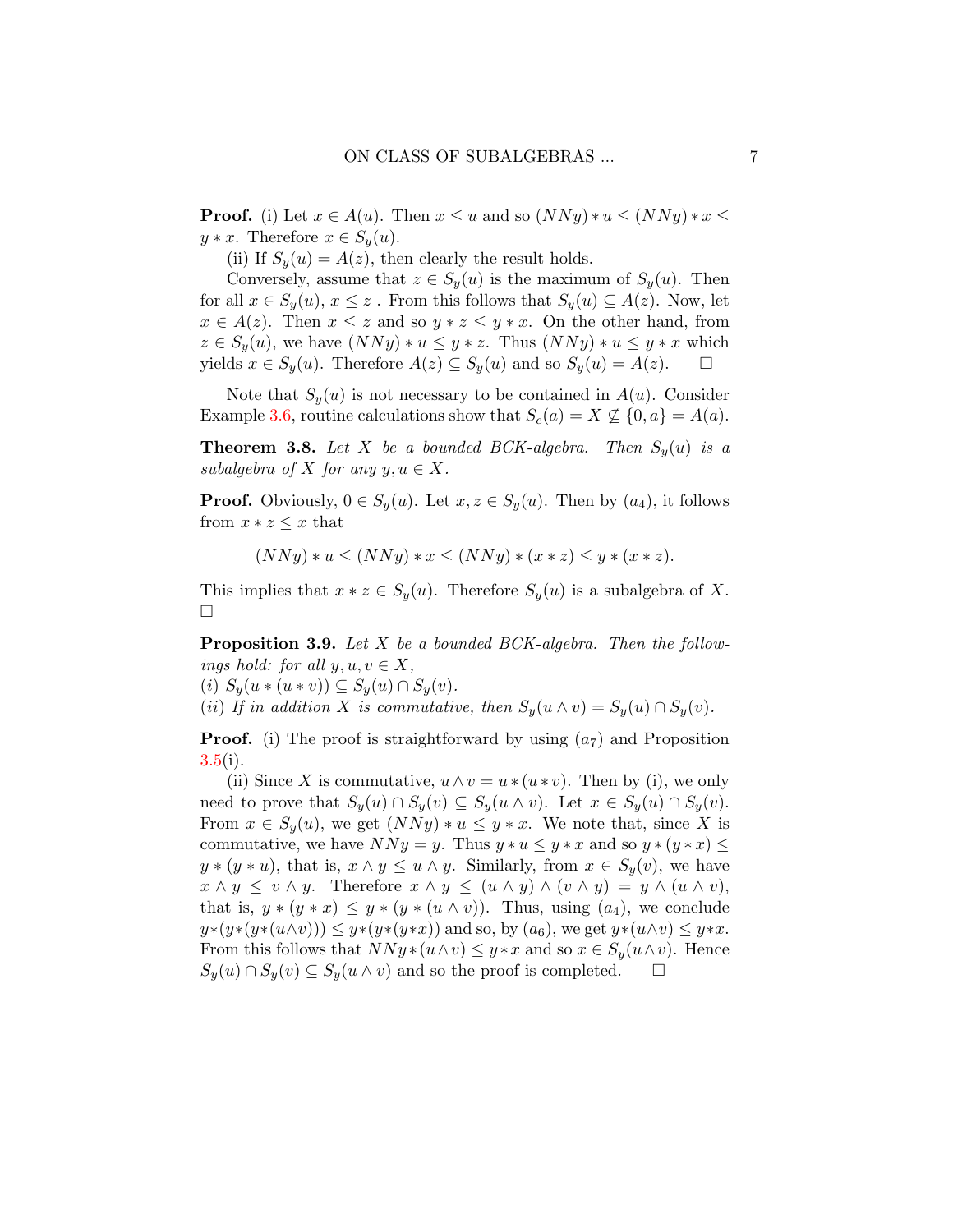<span id="page-7-0"></span>**Proposition 3.10.** Let X be a bounded commutative BCK-algebra and  $u, v \in X$ . Then the following hold: (i)  $S_y(u) = S_y(v)$  if and only if  $y * u = y * v$ .

(ii) If  $u, v \leq y$ , then  $S_y(u) = S_y(v) \Leftrightarrow u = v$ .

**Proof.** (i) Let  $S_y(u) = S_y(v)$ . Since  $u \in S_y(u)$ , we get  $u \in S_y(v)$  and so  $(NNy)*v \leq y*u$ . Thus by the commutatively of X, we get  $y*v \leq y*u$ . Similarly, from  $v \in S_y(v)$  we obtain  $y * u \leq y * v$ , therefore  $y * u = y * v$ .

Conversely, assume that  $y * u = y * v$ . Then by the commutatively of X,  $x \in S_y(u)$  if and only if  $y * u \leq y * x$  if and only if  $y * v \leq y * x$  if and only if  $x \in S_y(v)$ . Therefore  $S_y(u) = S_y(v)$ .

(ii) Let  $S_y(u) = S_y(v)$ . From (i), we have  $y * u = y * v$  and so  $y * (y * u) = y * (y * v)$ . Hence by the commutatively of X,  $u \wedge y = v \wedge y$ , and so from  $u, v \leq y$ , we conclude  $u = v$ .

Conversely, it is obvious.  $\square$ 

Using Propositions  $3.5$  and  $3.10(i)$  $3.10(i)$ , we have the following result:

<span id="page-7-1"></span>Corollary 3.11. Let X be a bounded commutative BCK-algebra and  $y \in X$ . Then for any  $u, v \in A(y)$ ,

$$
S_y(u) = S_y(v) \Leftrightarrow u = v.
$$

The following example shows that the commutative property of X in Corollary [3.11](#page-7-1) is necessary.

**Example 3.12.** Let  $X = \{0, a, b, c\}$ . Define the operation  $*$  on X by the following table:

|                  | $\overline{0}$   | $\boldsymbol{a}$ | $\boldsymbol{b}$ | $\,c\,$ |
|------------------|------------------|------------------|------------------|---------|
| $\boldsymbol{0}$ | $\overline{0}$   | $\overline{0}$   | 0                |         |
| $\overline{a}$   | $\overline{a}$   | $\overline{0}$   | $\overline{a}$   | 0       |
| $\boldsymbol{b}$ | $\boldsymbol{b}$ | $\boldsymbol{b}$ | 0                | 0       |
| $\overline{c}$   | $\overline{c}$   | $\mathfrak{c}$   | $\overline{c}$   |         |

Then  $(X;*,0)$  is a BCK-algebra, but it is not commutative because  $c*(c*a) = 0 \neq a = a*(a*c)$ . Routine calculations show that  $S_c(a) =$  $S_c(b) = \{0, a, b\}$ , which does not imply  $a = b$ .

Next, we characterize the involutive BCK-algebras.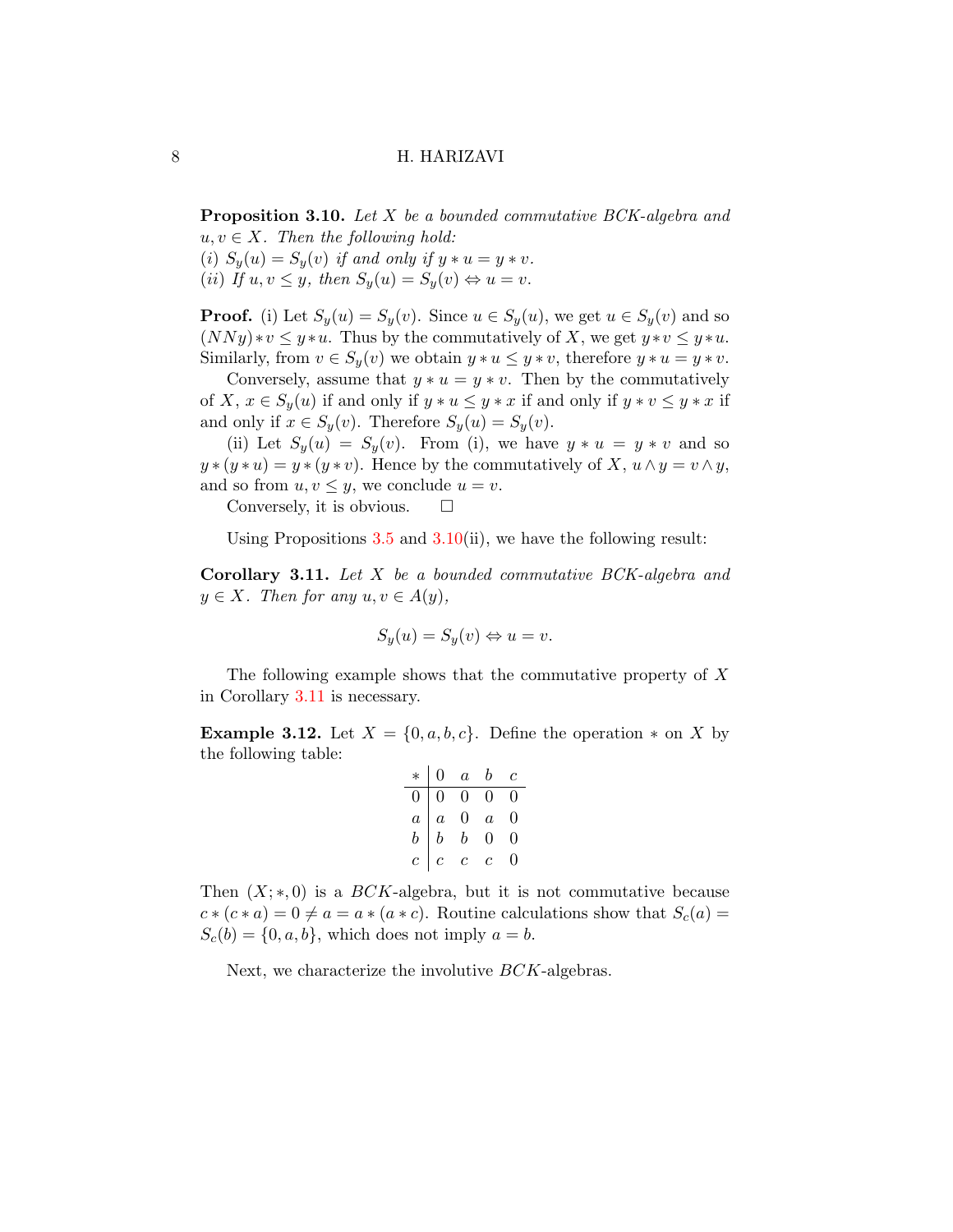Proposition 3.13. Let X be a bounded BCK-algebra. Then the following are equivalent:

 $(i)$  X is involutive.

(ii)  $(\forall u, v \in X)$   $S_1(u) = S_1(v)$  implies  $u = v$ .

**Proof.** (i)  $\Rightarrow$  (ii) Let  $u, v \in X$  be such that  $S_1(u) = S_1(v)$ . From  $u \in S_1(u)$ , we get  $u \in S_1(v)$  and so  $NN1 * v \leq Nu$ , that is,  $Nv \leq Nu$ . Thus using  $(a_4)$ , we have  $NNu \leq NNv$  and so by (i), we conclude  $u \leq v$ . Similarly, we can show that  $v \leq u$ . Therefore  $u = v$ .

(ii) Let u be an arbitrary element of X and assume that  $x \in S_1(u)$ . Then  $NN1 * u \leq Nx$ , and so, since  $NN1 = 1$ , we get  $Nu \leq Nx$ . Hence by  $(a_6)$ ,  $N(NNu) \le Nx$ , that is  $x \in S_1(NNu)$ , hence  $S_1(u) \subseteq$  $S_1(NNu)$ . The reverse inclusion follows from  $NNu \leq u$  and Proposition [3.5\(](#page-5-0)i). Thus  $S_1(u) = S_1(NNu)$  and so by (ii),  $NNu = u$ . Therefore X is involutive.  $\Box$ 

The following theorem provides a property for a bounded  $BCK$ algebra to be a commutative chain.

<span id="page-8-3"></span>**Theorem 3.14.** Let  $X$  be a bounded BCK-algebra. Then the following are equivalent:

 $(i)$  X is a commutative BCK-chain.

(ii)  $S_y(u) = A(u)$  for any  $y, u \in X$  with  $y \nleq u$ .

**Proof.** (i) $\Rightarrow$  (ii)) Let  $y, u \in X$  be such that  $y \nleq u$  and let  $z \in S_y(u)$ . Since X is a BCK-chain,  $y \leq z$  or  $z < y$ . If  $y \leq z$ , then from  $z \in S_y(u)$ we get  $(NNy)*u \leq y*z=0$  and so, by the commutatively of X, we obtain  $y * u = 0$ , that is,  $y \leq u$ , which is a contradiction with assumption  $y \nleq u$ . Thus  $z \leq y$ . We assert that  $z \leq u$ . If not, then  $u \leq z$ . Thus by  $(a_4)$ , we obtain  $(NNy)*z \leq (NNy)*u$  and so by the commutatively of X, we have

<span id="page-8-0"></span>
$$
y * z \le y * u. \tag{1}
$$

On the other hand, by the commutatively of X, from  $z \in S_y(u)$ , we get

<span id="page-8-1"></span>
$$
y * u \le y * z. \tag{2}
$$

From [\(1\)](#page-8-0) and [\(2\)](#page-8-1), we get  $y * z = y * u$ . Thus  $y * (y * z) = y * (y * u)$  and so, we conclude

<span id="page-8-2"></span>
$$
y \wedge z = y \wedge u. \tag{3}
$$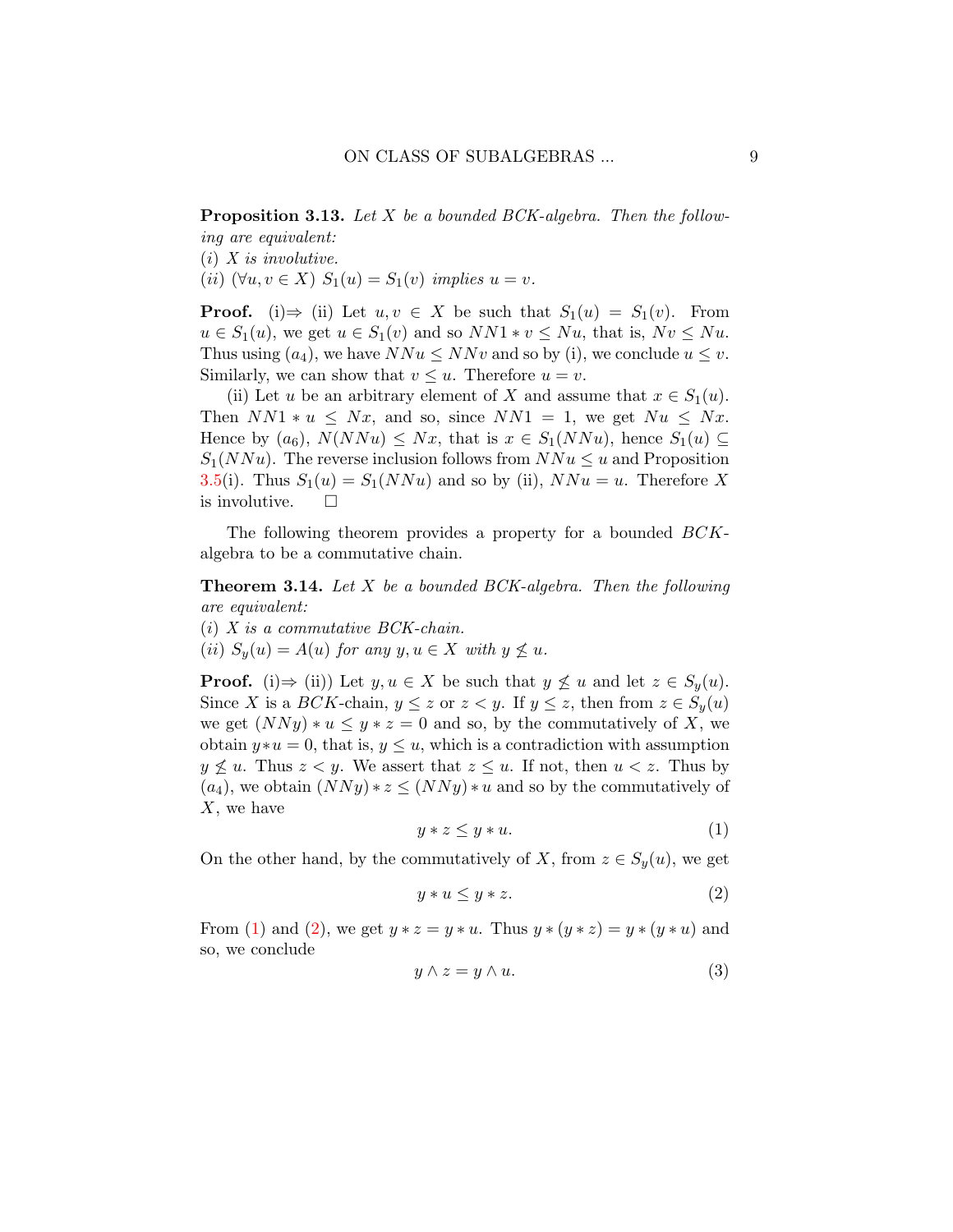Now, from  $y \nleq u$ , we get  $u < y$ , which implies  $y \wedge u = u$ . Also, from  $z \leq y$ , we have  $y \wedge z = z$ . Thus, by [\(3\)](#page-8-2), we get  $z = u$ , which is a contradiction with assumption  $u < z$ . Hence  $z \leq u$  and so  $z \in A(u)$ . We have shown that  $S_y(u) \subseteq A(u)$ . But by Proposition [3.7\(](#page-5-2)i),  $A(u) \subseteq S_y(u)$ . Therefore  $S_u(u) = A(u).$ 

(ii)⇒(i) Assume that  $x, y \in X$ . Obviously,  $y \leq y * (y * x)$  or  $y \nleq$  $y * (y * x)$ . If  $y \le y * (y * x)$ , then by  $(a_2)$ , we get  $y * (y * x) = y$  and so  $y * (y * (y * x)) = y * y = 0$ . But, by  $(a_6)$ ,  $y * (y * (y * x)) = y * x$ . Hence  $y * x = 0$ , that is,  $y \leq x$ . If  $y \not\leq y * (y * x)$ , then by (ii),  $S_y(y*(y*x)) = A(y*(y*x)).$  Using  $(a_3), (a_6)$  and axiom  $(BCK-1)$ , we get

<span id="page-9-1"></span>
$$
(NNy)*(y*(y*x)) = N(y*(y*x))*Ny \le y*(y*(y*x)) = y*x. (4)
$$

This implies that  $x \in S_y(y * (y * x))$  and so by (ii),  $x \in A(y * (y * x))$ , that is,  $x \leq y * (y * x)$ . On the other hand,  $y * (y * x) \leq y$ . Thus  $x \leq y$ . Up to now, we have shown that X is a BCK-chain. To prove the commutatively of X, assume that  $x, y \in X$ . Since X is a BCK-chain, without loss the generality, we may assume that  $x * (x * y) \leq y * (y * x)$ . We assert that  $y * (y * x) \leq x * (x * y)$ . If not, then

<span id="page-9-0"></span>
$$
y * (y * x) \nleq x * (x * y). \tag{5}
$$

Since  $y*(y*x) \leq x$ , it follows from [\(5\)](#page-9-0) that  $x \nleq x*(x*y)$ . Hence by (ii), we have  $S_x(x*(x*y)) = A(x*(x*y)).$  Similar to the argument of [\(4\)](#page-9-1), we have  $y \in S_x(x \ast (x \ast y))$ . Thus  $y \in A(x \ast (x \ast y))$  and so  $y \leq x \ast (x \ast y)$ . On the other hand,  $y * (y * x) \leq y$ . Hence  $y * (y * x) \leq x * (x * y)$ , which is a contradiction with [\(5\)](#page-9-0). Thus  $y * (y * x) \leq x * (x * y)$  and so  $y * (y * x) = x * (x * y)$ . Therefore X is commutative and the proof is completed.  $\square$ 

Let X be a commutative BCK-lattice. For any element  $y \in X$ , we denote  $L(y, X) := \{S_u(u) \mid u \in X\}$  and define operations  $\bigtriangledown$  and  $\bigtriangleup$  on  $L(y, X)$  as follows: for any  $u, v \in X$ ,

<span id="page-9-2"></span>
$$
S_y(u) \bigtriangledown S_y(v) := S_y(u \wedge v) \quad ; \quad S_y(u) \triangle S_y(v) := S_y(u \vee v). \tag{6}
$$

**Theorem 3.15.** Let X be a commutative BCK-lattice and let operations  $\bigtriangledown$  and  $\bigtriangleup$  are defined as [\(6\)](#page-9-2). Then  $(L(y, X); \bigtriangledown, \bigtriangleup)$  is a bounded distributive lattice.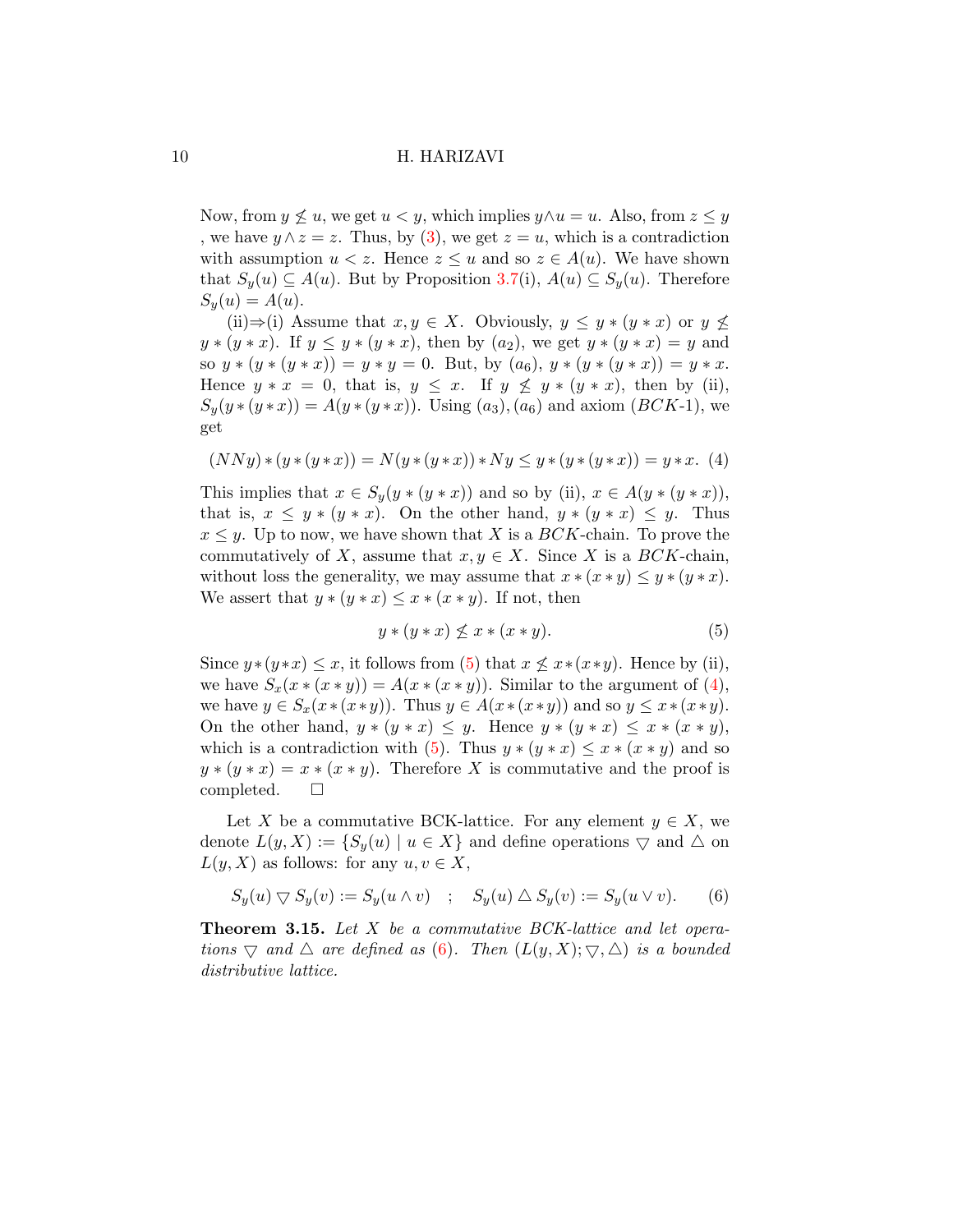**Proof.** Let  $S_y(u), S_y(v) \in L(y, X)$ . Obviously, by Proposition [3.9\(](#page-6-0)ii),  $S_y(u \wedge s)$  is the infimum of  $S_y(u)$  and  $S_y(v)$ . Since  $u, v \leq u \vee v$ , from Proposition [3.5\(](#page-5-0)i), we get  $S_y(u), S_y(v) \subseteq S_y(u \vee v)$ . Now let  $S_y(z) \in$  $L(y, X)$  be such that  $S_y(u), S_y(v) \subseteq S_y(z)$ . Then from  $u \in S_y(u)$ , we have  $u \in S_u(z)$  and so  $(NNy)*z \leq y*u$ . Similarly,  $(NNy)*z \leq y*v$ . Hence  $(NNy)*z \leq (y*u)\wedge (y*v)$ , and so, using Theorem [2.5\(](#page-3-0)c<sub>1</sub>), we get  $(NNy)*z \leq y*(u\vee v)$ . This implies  $u\vee v \in S_y(z)$ . Then by Proposition [3.7\(](#page-5-2)i),  $S_y(u \vee s) \subseteq S_y(z)$ . Hence  $S_y(u \vee v)$  is the supremum of  $S_y(u)$ and  $S_y(v)$ . Therefore  $(L(y, X); \nabla, \triangle)$  is a lattice. By Proposition [3.5,](#page-5-0)  $S_y(0)$  and  $S_y(1) = X$  are the least element and greatest upper of  $L(y, X)$ respectively, and consequently  $X$  is bounded. It remains to prove that  $L(y, X)$  is distributive. For this, by [\(6\)](#page-9-2) and the distributivity of X, it is easily seen that

$$
S_y(z) \bigtriangledown ((S_y(u) \bigtriangleup S_y(v)) = S_y(z \wedge (u \vee v))
$$
  
=  $S_y((z \wedge u) \vee (z \wedge v))$   
=  $S_y(z \wedge u) \bigtriangleup S_y(z \wedge v)$   
=  $(S_y(z) \bigtriangledown S_y(u)) \bigtriangleup (S_y(z) \bigtriangledown S_y(v)),$ 

for any  $y, z, u, v \in X$ . Therefore  $(L(y, X); \nabla, \triangle)$  is a bounded distributive lattice.  $\Box$ 

The subset  $S_n(u)$  is not necessary to be an ideal even if X be a commutative BCK-chain as shown in the following example.

**Example 3.16.** Let  $X = \{0, a, 1\}$ . Define the operation  $*$  on X by the following table:

| $\ast$         | 0              | $\it a$ |   |
|----------------|----------------|---------|---|
| 0              | 0              | 0       | U |
| $\overline{a}$ | $\overline{a}$ | 0       | 0 |
|                |                | $\it a$ |   |

Then  $(X;*,0)$  is a commutative  $BCK$ -chain. Routine calculations show that  $S_1(a) = \{0, a\}$  which is not an ideal of X because  $1 * a = a \in S_1(a)$ but  $1 \notin S_1(a)$ .

Next, we give a property for  $S_y(u)$  to be an ideal.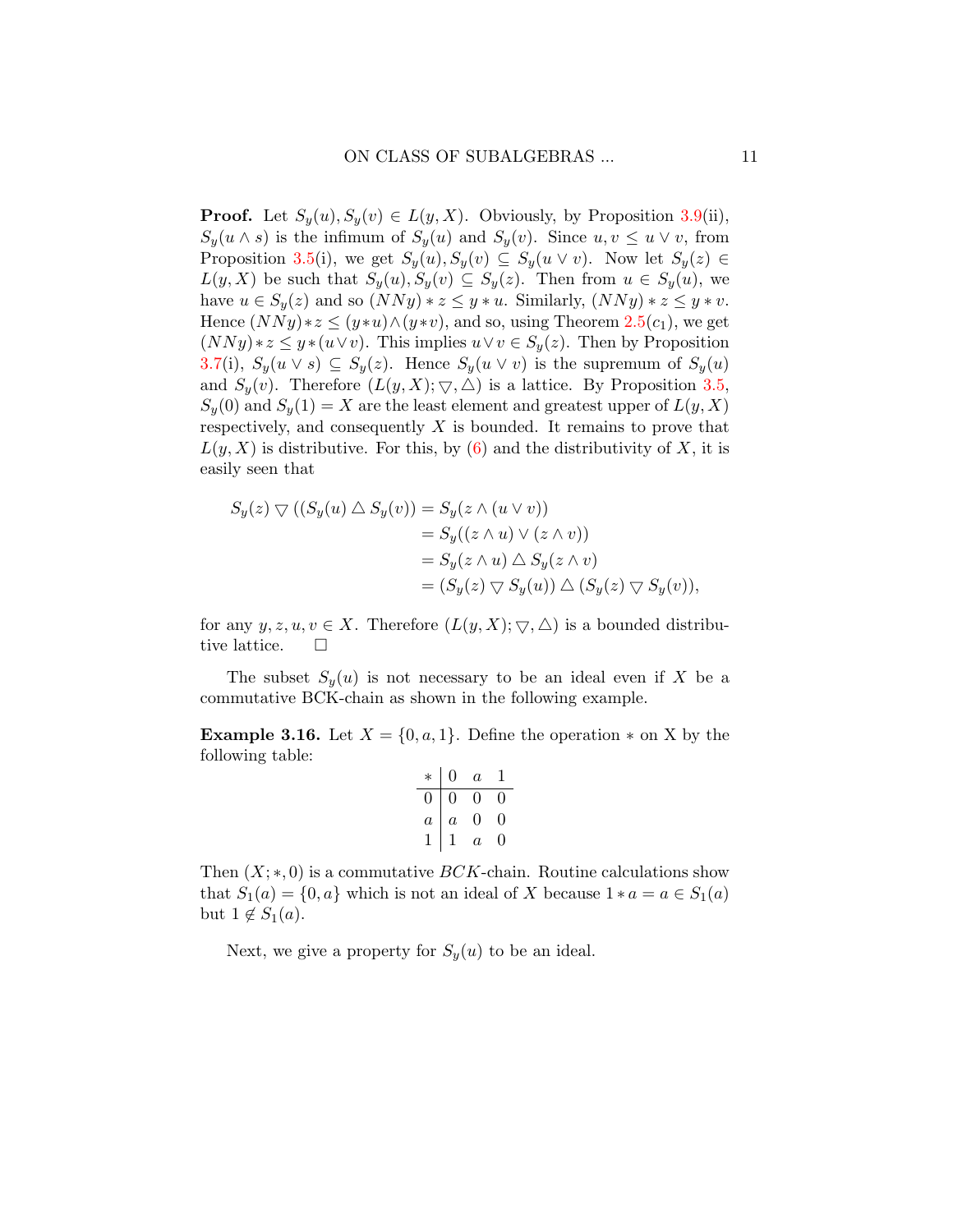Proposition 3.17. Let X be a commutative BCK-chain. Then the following are equivalent:

 $(i)$  X is implicative.

(ii) For any  $y, u \in X$ ,  $S_y(u)$  is an ideal of X.

**Proof.** (i)⇒(ii) Let  $y, u \in X$ . If  $y \leq u$ , then by Proposition [3.3\(](#page-4-0)ii),  $S_y(u) = X$  and so clearly  $S_y(u)$  is an ideal of X. Now, assume that  $y \nleq u$ . Then by Theorem [3.14,](#page-8-3)  $S_u(u) = A(u)$ . Hence it suffices to show that  $A(u)$  is an ideal of X. Assume that  $x, y * x \in A(u)$ . Then  $x \leq u$ and  $y * x \le u$  and so  $x * u = 0$  and  $(y * x) * u = 0$ . By Theorem [2.2\(](#page-3-1)*iii*), X is a positive implicative and so, we get  $(y * u) * u = y * u$ . Using  $(a_5)$ and  $(a_3)$ , we have

$$
y * u = (y * u) * 0 = (y * u) * (x * u) = ((y * u) * u) * (x * u)
$$
  

$$
\leq (y * u) * x = (y * x) * u = 0.
$$

Thus  $y * u = 0$ , that is,  $y \in A(u)$ . Therefore  $A(u)$  is an ideal of X.

(ii)⇒(i) By Theorem [2.2\(](#page-3-1)*iii*), it suffices to show that X is a positive implicative BCK-algebra. Let  $x, y \in X$ . Then by (ii),  $A(x)$  is an ideal of X. Taking,  $z := y * (y * x) \leq x$  and  $w := y * ((y * x) * x)$ , it follows from  $y * (y * x) \leq x$  that  $z \in A(x)$ . Also, we have

$$
w * z = (y * ((y * x) * x)) * (y * (y * x))
$$
  
\n
$$
\leq (y * x) * ((y * x) * x)
$$
 by axiom (BCK-1)  
\n
$$
\leq y * (y * x)
$$
 by  $(a_5)$   
\n
$$
\leq x \in A(x).
$$
 by  $(a_7)$ 

Hence  $w * z \in A(x)$  and so from  $z \in A(x)$  and the fact that  $A(x)$  is an ideal of X, we conclude  $w \in A(x)$ , that is,  $y * ((y * x) * x) \in A(x)$ . Thus  $y * ((y * x) * x) \leq x$  and so by  $(a_8)$ ,  $y * x \leq (y * x) * x$ . On the other hand,  $(y*x)*x \leq y*x$ . Therefore  $(y*x)*x = y*x$ , and so by Theorem  $2.2(ii)$  $2.2(ii)$ , X is a positive implicative BCK-algebra.  $\square$ 

<span id="page-11-0"></span>**Proposition 3.18.** Let X be an involutive BCK-algebra. Then,  $S_y(u)$ is the least element of  $L(y, X)$  with property  $A(u) \subseteq S_y(u)$  for any  $y, u \in$  $X$ .

**Proof.** By Proposition [3.7\(](#page-5-2)i), the property  $A(u) \subseteq S_u(u)$  holds. Now, assume that  $A(u) \subseteq S_y(v)$  for some  $v \in X$ . If  $x \in S_y(u)$ , then  $(NNy)$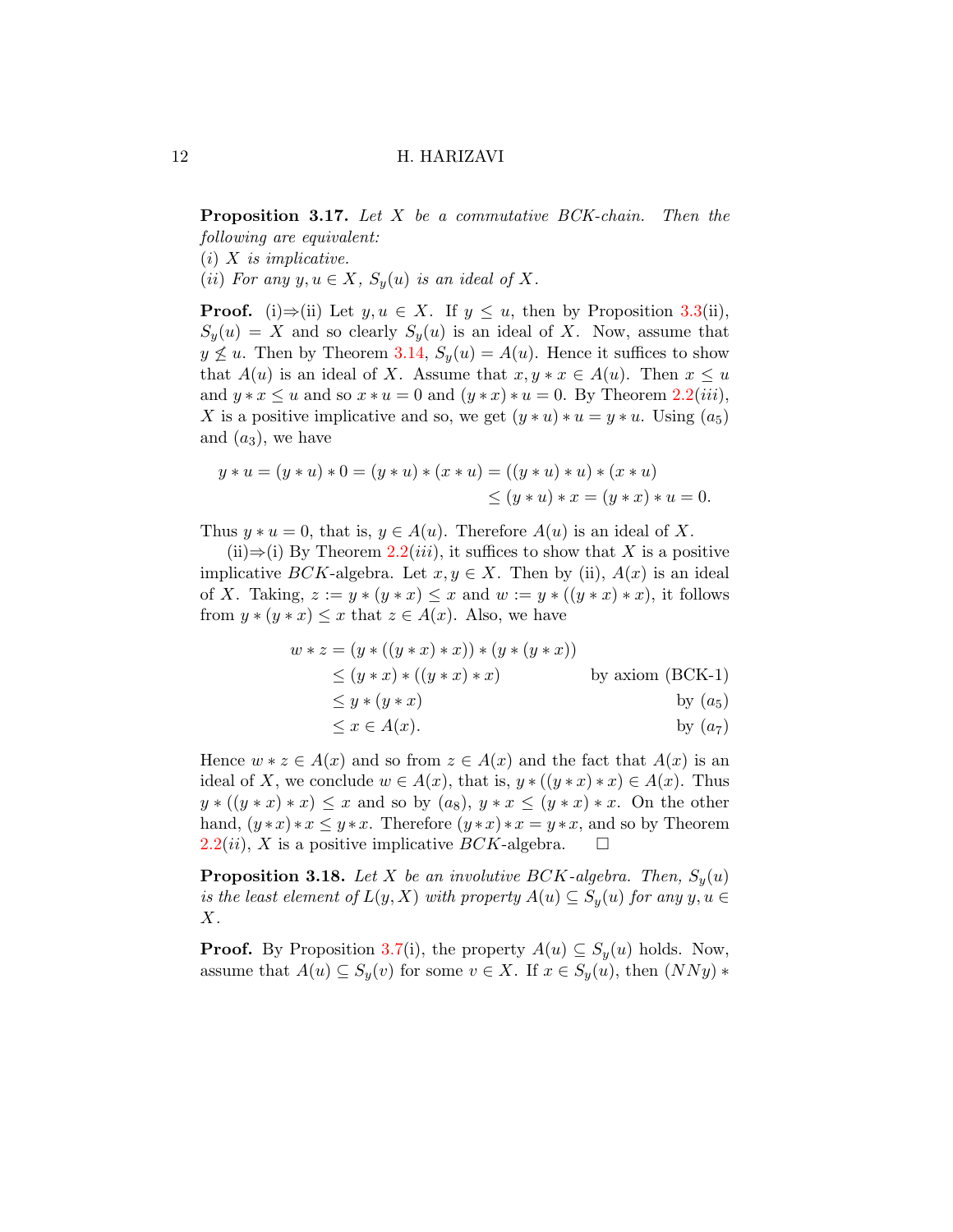$u \leq y * x$  and so by the involutivity of X,  $y * u \leq y * x$ . Thus, using  $(a_8)$ , we get  $y*(y*x) \le u$ , that is,  $y*(y*x) \in A(u)$ . Hence  $y*(y*x) \in S_y(v)$ which yields  $y * v \leq y * (y * (y * x))$ . Then by  $(a_6)$ , we get  $y * v \leq y * x$ and consequently,  $x \in S_y(v)$ . Therefore  $S_y(u) \subseteq S_y(v)$  and so the proof is completed.

The converse of Proposition [3.18](#page-11-0) is false as shown in the following example.

**Example 3.19.** Let  $X = \{0, a, 1\}$ . Define the operation  $*$  on X by the following table:

$$
\begin{array}{c|cccc}\n* & 0 & a & 1 \\
\hline\n0 & 0 & 0 & 0 \\
a & a & 0 & 0 \\
1 & 1 & 1 & 0\n\end{array}
$$

Then  $(X;*,0)$  is a  $BCK$ -chain. Routine calculations show that

$$
S_y(u) = X \text{ for all } u \in X \text{ and } y = 0, a;
$$
  

$$
A(1) = S_1(1) = X \nsubseteq \{0, a\} = S_1(0) = S_1(a)
$$

Therefore  $X$  satisfies Proposition [3.18](#page-11-0) but it is not involutive because  $0 = NNa \neq a.$ 

In the following, we show that  $S_y(u)$  inherits all properties of a commutative BCK-lattice.

**Proposition 3.20.** If X is a commutative BCK-lattice, then so is  $S_y(u)$ for all  $y, u \in X$ .

**Proof.** By Theorem [3.8,](#page-6-1)  $S_y(u)$  is a subalgebra and so it is a commutative BCK-algebra. Let  $x, z \in S_y(u)$ . Then  $(NNy)*u \leq y*x$ . On the other hand, it follows from  $x \wedge z \leq x$  that  $y * x \leq y * (x \wedge z)$ . Therefore  $(NNy) * u \leq y * (x \wedge z)$ , which yields  $x \wedge z \in S_y(u)$ . Hence  $S_y(u)$  is closed under  $\wedge$ . Also, using  $(a_8)$ , since  $y * u \leq y * x$ , we get  $y * (y * x) \leq u$ and so  $x \wedge y \leq u$ . Similarly, from  $y * u \leq y * z$ , we conclude  $z \wedge y \leq u$ . Thus  $(x \wedge y) \vee (z \wedge y) \leq u$  and so by the distributivity of X, we obtain  $(x \vee z) \wedge y \leq u$ , that is,  $y * (y * (x \vee z)) \leq u$ . Hence, using  $(a_8)$ , we get  $y*u \leq y*(x\vee z)$  and so by  $NNy \leq y$ , we get  $(NNy)*u \leq y*(x\vee z)$  which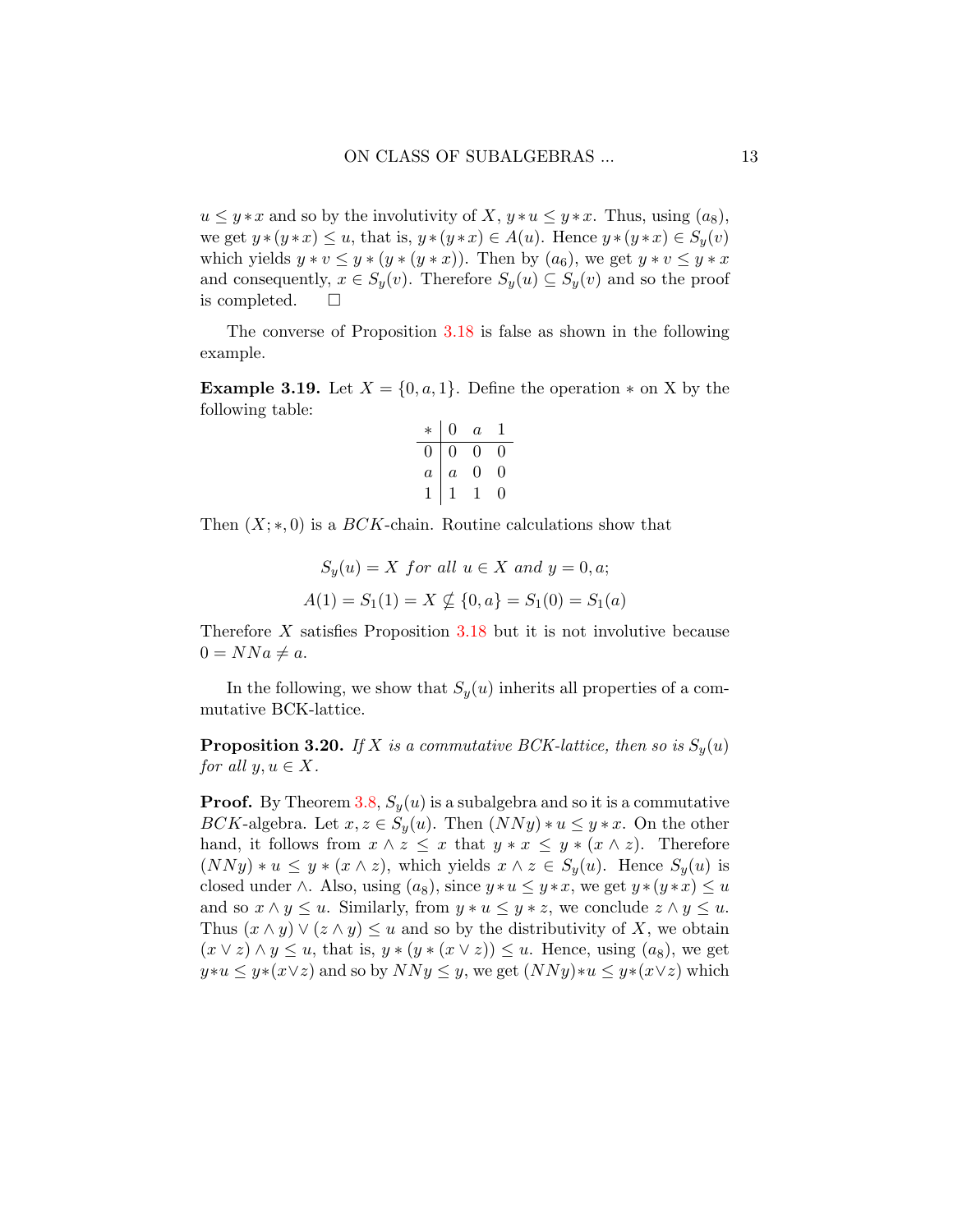yields  $x \vee z \in S_y(u)$ . Therefore  $S_y(u)$  is closed under  $\vee$ . Summarizing the previous results, we conclude that  $S_y(u)$  is a commutative BCK-lattice.  $\Box$ 

# Conclusion and future work

It is well known that every initial set of a BCK-algebra is a subalgebra. But a subalgebra is not necessarily an initial set. In this paper, we have introduced and studied a new kind of subalgebras different from the initial sets. For this purpose, we have assigned a subset of X, denoted by  $S_y(u)$ , for any two elements y, u of a BCK-algebra X and have investigated some related properties. We have shown that  $S_{y}(u)$  is a subalgebra of X for all  $y, u \in X$ . Moreover, we have proved that a bounded BCKalgebra X is a commutative BCK-chain if and only if every  $S_u(u)$  is an initial set of X. Finally, assuming  $L(y,X)$  denote the set of all  $S_y(u)$ where  $u \in X$ , we have proved that  $S_y(u)$  is the least element of  $L(y,X)$ with property  $A(u) \subseteq S_y(u)$ .

Our future work is to introduce and study this kind of subalgebras in logical algebraic structures such as (pseudo)BCH-algebras, (pseudo)BEalgebras, (pseudo)CI-algebras and etc.

#### Acknowledgements

The author would like to thank the referees for the careful reading and valuable comments which helped to improve the manuscript.

### References

- <span id="page-13-0"></span>[1] Y. Imai and K. Iséki, On axiom systems of propositional calculi, XIV. Proc. Japan Academy, 42 (1966), 19-22.
- <span id="page-13-1"></span>[2] K. Iséki, An algebra related with a propositional calculus, *Proc.* Japan Academy, 42 (1966), 26-29.
- [3] K. Iséki, On bounded BCK-algebras, *Math. Sem. Notes*, 3 (1975), 23-33.
- <span id="page-13-2"></span>[4] K. Iséki, On BCI-algebras, *Math. Sem. Notes*, 8 (1980), 125-130.